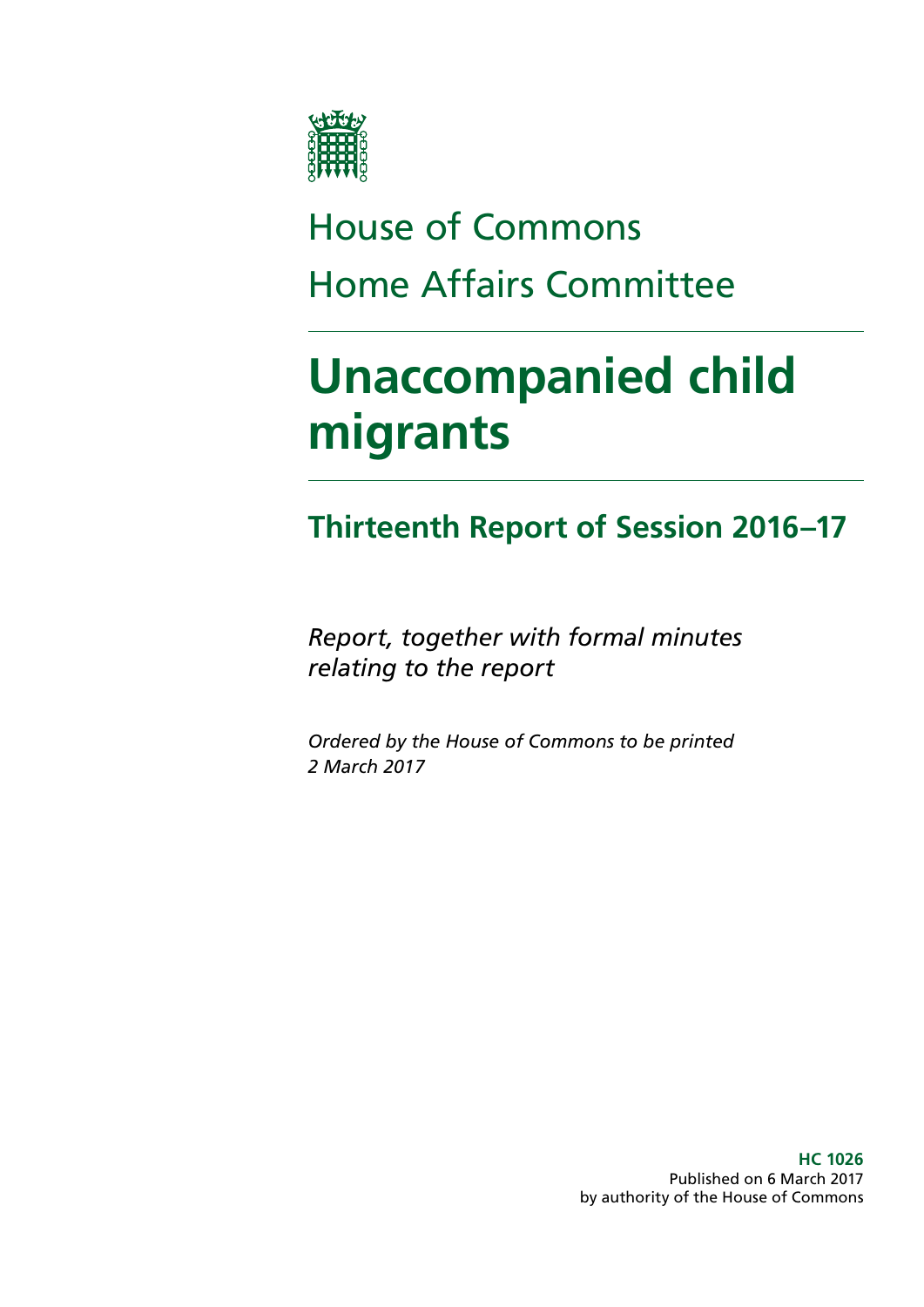### **Home Affairs Committee**

The Home Affairs Committee is appointed by the House of Commons to examine the expenditure, administration, and policy of the Home Office and its associated public bodies.

#### **Current membership**

[Yvette Cooper MP](http://www.parliament.uk/biographies/commons/yvette-cooper/420) (*Labour, Normanton, Pontefract and Castleford*) (Chair) [James Berry MP](http://www.parliament.uk/biographies/commons/james-berry/4489) (*Conservative, Kingston and Surbiton*) [Mr David Burrowes MP](http://www.parliament.uk/biographies/commons/mr-david-burrowes/1518) (*Conservative, Enfield, Southgate*) [Byron Davies MP](http://www.parliament.uk/biographies/commons/byron-davies/4499) (*Conservative, Gower*) [Nusrat Ghani MP](http://www.parliament.uk/biographies/commons/nusrat-ghani/4460) (*Conservative, Wealden*) [Mr Ranil Jayawardena MP](http://www.parliament.uk/biographies/commons/mr-ranil-jayawardena/4498) (*Conservative, North East Hampshire*) [Tim Loughton MP](http://www.parliament.uk/biographies/commons/tim-loughton/114) (*Conservative, East Worthing and Shoreham*) [Stuart C. McDonald MP](http://www.parliament.uk/biographies/commons/stuart-c.-mcdonald/4393) (*Scottish National Party, Cumbernauld, Kilsyth and Kirkintilloch East*) [Naz Shah MP](http://www.parliament.uk/biographies/commons/naz-shah/4409) (*Labour, Bradford West*) [Mr Chuka Umunna MP](http://www.parliament.uk/biographies/commons/mr-chuka-umunna/4128) (*Labour, Streatham*) [Mr David Winnick MP](http://www.parliament.uk/biographies/commons/mr-david-winnick/316) (*Labour, Walsall North*)

#### **Powers**

The Committee is one of the departmental select committees, the powers of which are set out in House of Commons Standing Orders, principally in SO No 152. These are available on the internet via [www.parliament.uk](http://www.parliament.uk/).

#### **Publication**

Committee reports are published on the Committee's website at [www.parliament.uk/homeaffairscom](http://www.parliament.uk/homeaffairscom) and in print by Order of the House.

Evidence relating to this report is published on the [inquiry publications](http://www.parliament.uk/business/committees/committees-a-z/commons-select/home-affairs-committee/inquiries/parliament-2015/inquiry15/publications/)  [page](http://www.parliament.uk/business/committees/committees-a-z/commons-select/home-affairs-committee/inquiries/parliament-2015/inquiry15/publications/) of the Committee's website.

#### **Committee staff**

The current staff of the Committee are Carol Oxborough (Clerk), Phil Jones (Second Clerk), Harriet Deane (Committee Specialist), Adrian Hitchins (Committee Specialist), Andy Boyd (Senior Committee Assistant), Mandy Sullivan (Committee Assistant) and Jessica Bridges-Palmer (Committee Media Officer).

#### **Contacts**

All correspondence should be addressed to the Clerk of the Home Affairs Committee, House of Commons, London SW1A 0AA. The telephone number for general enquiries is 020 7219 2049; the Committee's email address is [homeaffcom@parliament.uk.](mailto:homeaffcom@parliament.uk)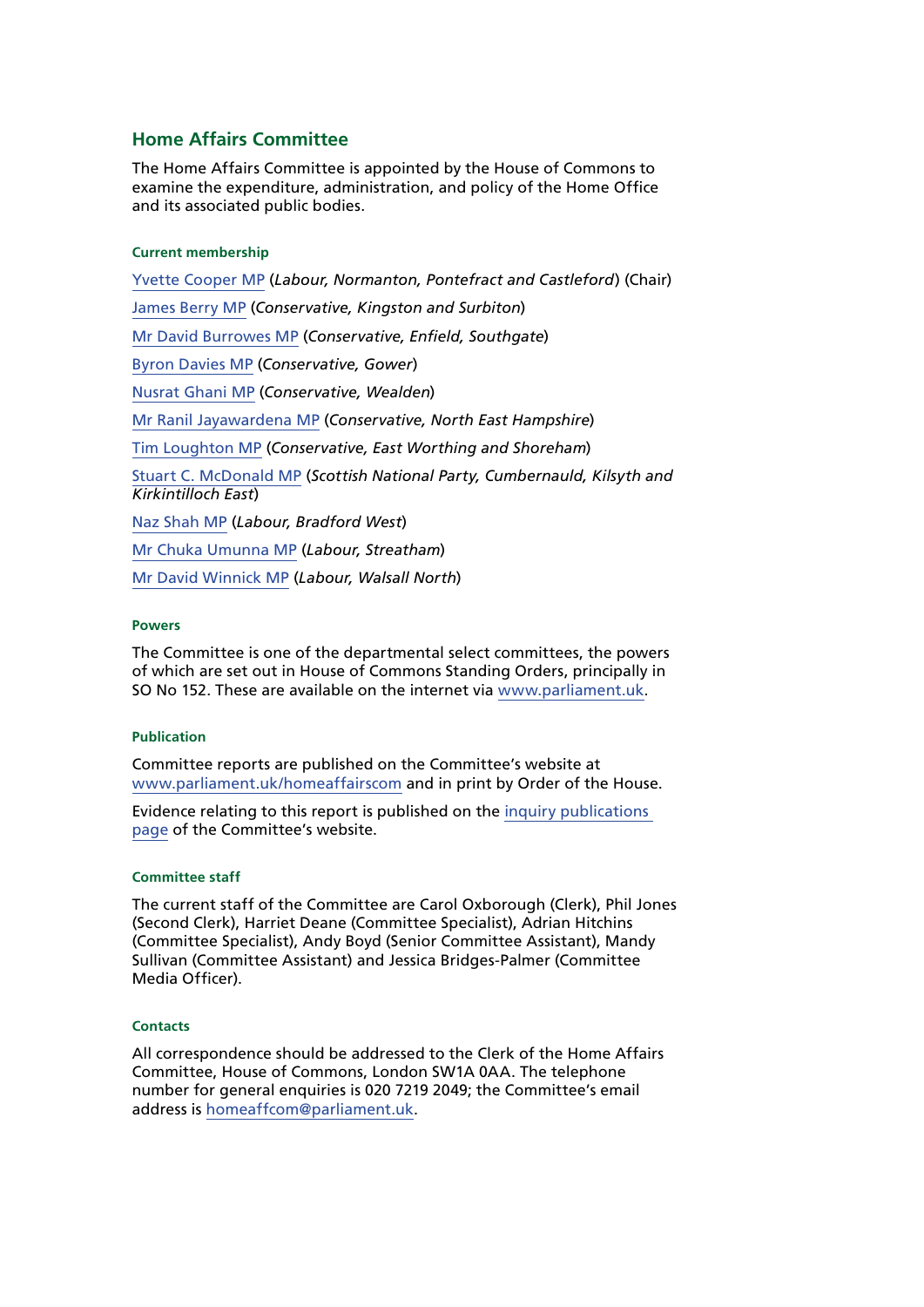# **Contents**

| $\mathbf 1$  | <b>Introduction</b>                                                                       | 3  |
|--------------|-------------------------------------------------------------------------------------------|----|
| $\mathbf{2}$ | Children coming to the UK under the Dubs and Dublin processes                             | 5  |
|              | Government announcement on the number of children to be accepted under the<br>Dubs scheme | 5  |
|              | Concerns about legal schemes acting as a "pull" factor for child migrants                 | 5  |
|              | Capacity of local authorities to accept unaccompanied migrant children                    | 6  |
|              | The Dublin system                                                                         | 7  |
| 3            | <b>Recommendations</b>                                                                    | 9  |
|              | <b>Formal Minutes</b>                                                                     |    |
|              | <b>Witnesses</b>                                                                          | 11 |
|              | List of Reports from the Committee during the current Parliament                          | 12 |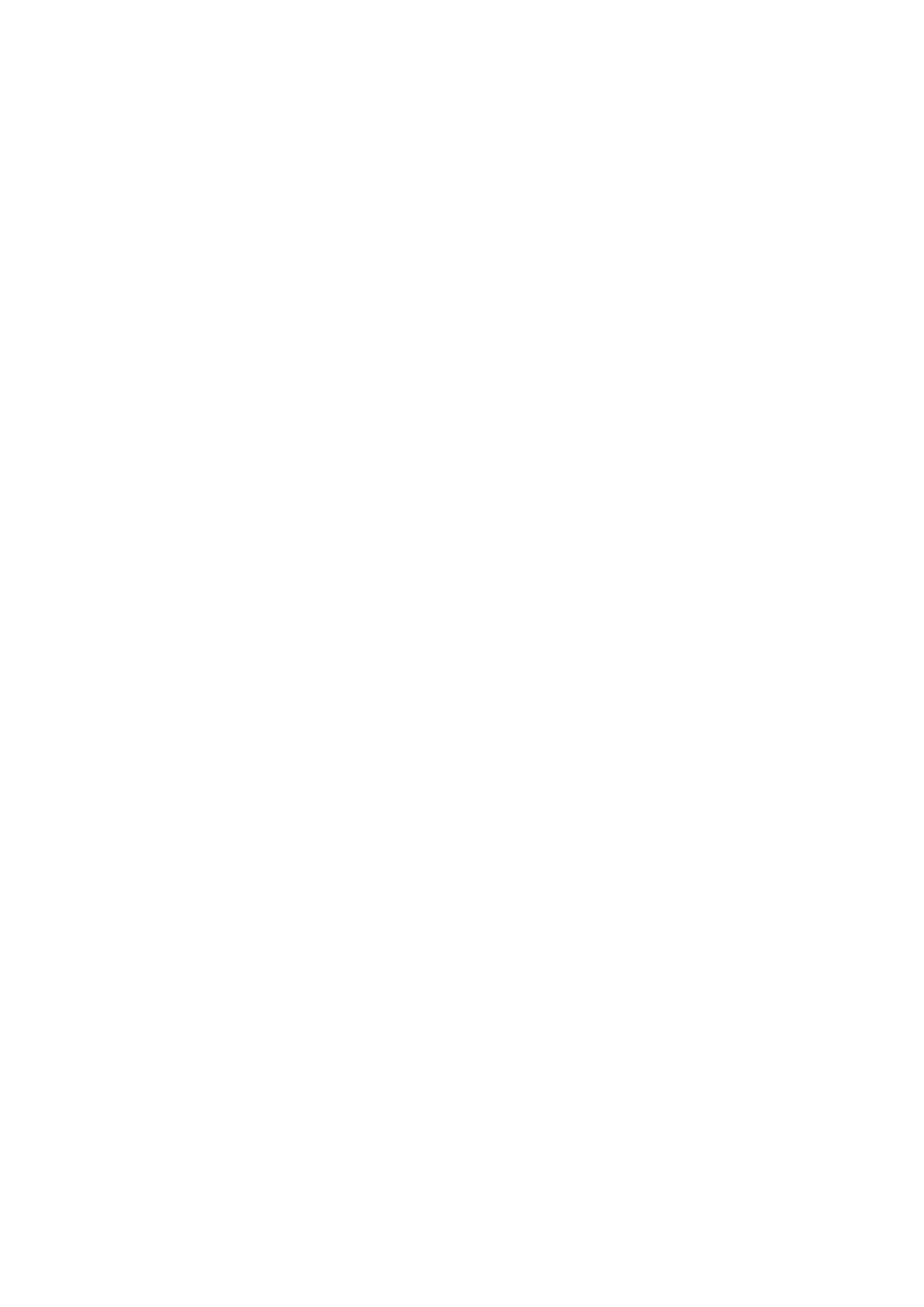# <span id="page-4-0"></span>**1** Introduction

1. There are estimated to be at least 95,000 unaccompanied child refugees in Europe. 20,000 unaccompanied children arrived in Italy by sea in the first nine months of 2016, up from 16,500 in 2015, with a further 2,300 in Greece.<sup>1</sup> In 2015, 3,253 unaccompanied children claimed asylum in the UK; the number in 2016 was  $3,175.^2$ 

2. In May 2016, the Government agreed to an amendment to the Immigration Act 2016 (Section 67) which committed it to accepting a "specified number of unaccompanied refugee children from other countries in Europe". This was to include children in the migrant camps in Calais, as well as in migrant arrival areas in Italy and Greece.<sup>3</sup> In early February 2017, the Government announced that this "specified number" of children would total 350, 200 of whom had already arrived in the UK.<sup>4</sup> This number was far lower than many people had anticipated and would mean that the transfer of children under Section 67 of the Immigration Act ended much earlier than many people had expected.

3. In response to this announcement, we decided that we needed to hold an urgent oral evidence session. On 22 February, we took evidence from organisations working with unaccompanied children in Europe and the UK; the Children and Young People's Commissioner for Scotland; and from representatives of local authorities, which are responsible for providing care for unaccompanied asylum-seeking children arriving in the UK.<sup>5</sup>

4. We intend to take further evidence on this important issue, including from the Minister for Immigration, Robert Goodwill MP, and from Kevin Hyland, the Independent Anti-Slavery Commissioner. Mr Hyland visited migration "hotspots" and other relevant locations in Italy and Greece in May and June 2016 at the request of the then Home Secretary, and subsequently drew a number of "priority considerations" to the Government's attention. On 22 February, he published a statement on "protecting unaccompanied child refugees against modern slavery and other forms of exploitation", which set out his views on safe refuge for child refugees under Section 67 of the Immigration Act 2016 and the Dublin III Regulation; improving protection for child migrants in Europe; and the importance of addressing the root causes of trafficking at source.<sup>6</sup>

5. In the meantime, we decided to publish this very short interim report to inform consideration in the House of Commons of the Children and Social Work Bill, which aims to improve provision for "looked after" children in the care of local authorities. This includes

<sup>1</sup> Oral evidence taken on [22 February 2017,](http://data.parliament.uk/writtenevidence/committeeevidence.svc/evidencedocument/home-affairs-committee/child-migrants/oral/47517.pdf) HC 1026, Qs 2 and 41. See also Safya Khan-Ruf and Maeve McClenaghan, Bureau of Investigative Journalism, [12 April 2016,](https://www.thebureauinvestigates.com/2016/04/10/revealed-fourfold-rise-95000-unaccompanied-children-claim-asylum-europe-2015/) "Fourfold rise as 95,000 unaccompanied children claim asylum in Europein 2015"; and UNICEF press release [18 October 2016.](https://www.politicshome.com/news/uk/foreign-affairs/press-release/unicef-uk/79974/record-numbers-unaccompanied-children-arrive) The UK Government uses the term "unaccompanied asylum-seeking children" (UASC).

<sup>2</sup> Home Office, Immigration Statistics, 23 February 2017, Table AS\_08q

<sup>3</sup> 10 Downing Street press release, [4 May 2016](https://www.gov.uk/government/news/unaccompanied-asylum-seeking-children-to-be-resettled-from-europe), "Unaccompanied asylum-seeking children to be resettled from Europe"

<sup>4</sup> Home Office Written Statement on Immigration, HC Deb [8 February 2017](http://www.parliament.uk/business/publications/written-questions-answers-statements/written-statement/Commons/2017-02-08/HCWS467/), HCWS467

<sup>5</sup> Oral evidence taken on [22 February 2017,](http://data.parliament.uk/writtenevidence/committeeevidence.svc/evidencedocument/home-affairs-committee/child-migrants/oral/47517.pdf) HC 1026. The organisations represented were: the Children's Society, Safe Passage (Citizens UK), International Rescue Committee, Save the Children, UNICEF, the Local Government Association, the Leader of the London Borough of Hammersmith and Fulham, and Tam Baillie, the Children and Young People's Commissioner in Scotland. Witness details are set out at the end of this report.

<sup>6</sup> Independent Anti-Slavery Commissioner, [Statement](http://www.antislaverycommissioner.co.uk/media/1127/iasc-statement-on-protecting-unaccompanied-child-refugees-against-modern-slavery.pdf) on protecting unaccompanied child refugees against modern slavery and other forms of exploitation, 22 February 2017; and [Annual Report 2015–16](http://www.antislaverycommissioner.co.uk/media/1097/annual-report-2016.pdf), published October 2016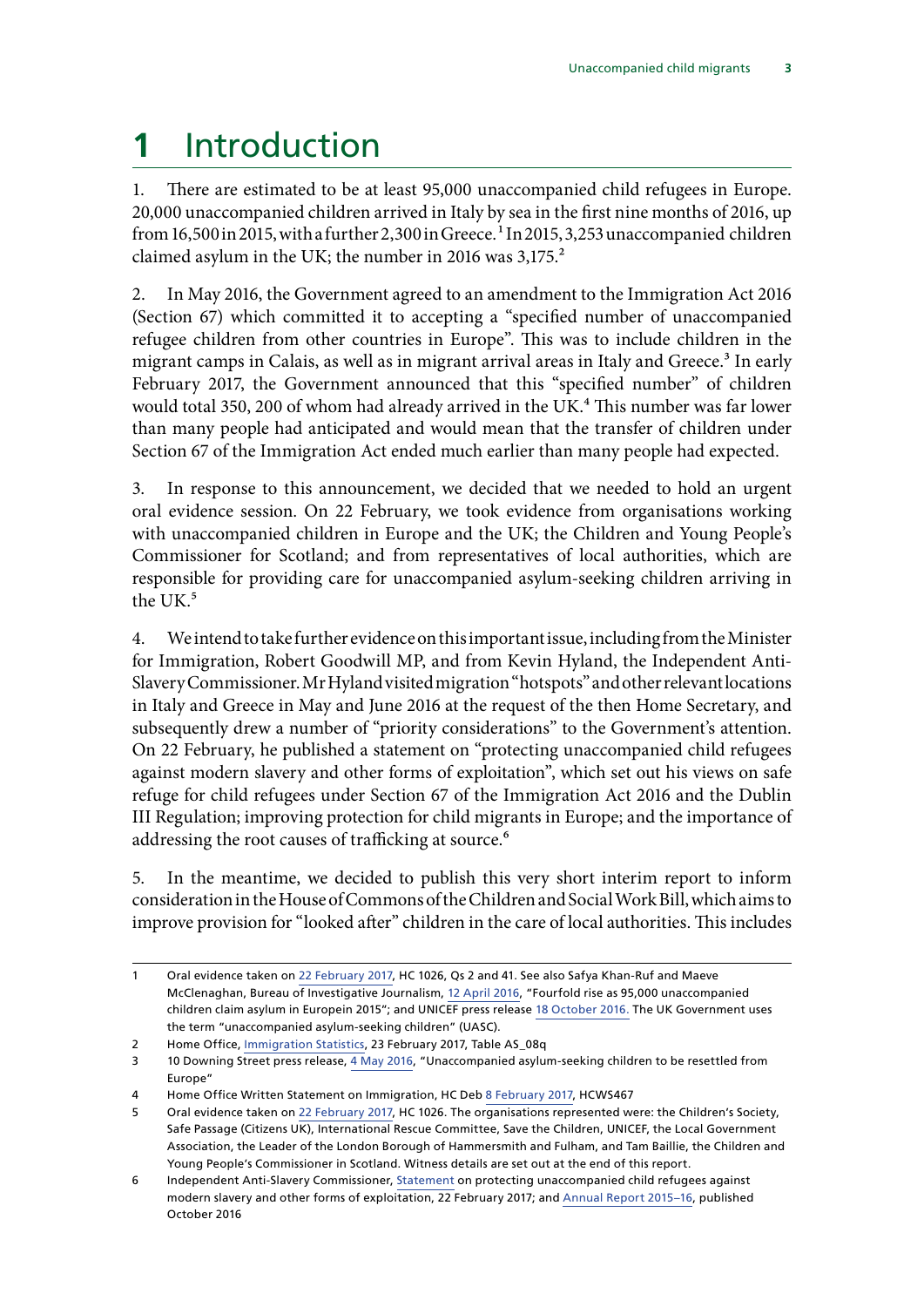#### **4** Unaccompanied child migrants

migrant children who arrive or are accepted in a local authority area.<sup>7</sup> Amendments to the Bill will be debated in the House on 7 March as it reaches the final stages of the parliamentary process. Chapter 3 of this report sets out some recommendations for action on child migrants which we believe the Government needs to take immediately, to inform the debate. We will publish a more detailed final report once we have heard from the additional key witnesses.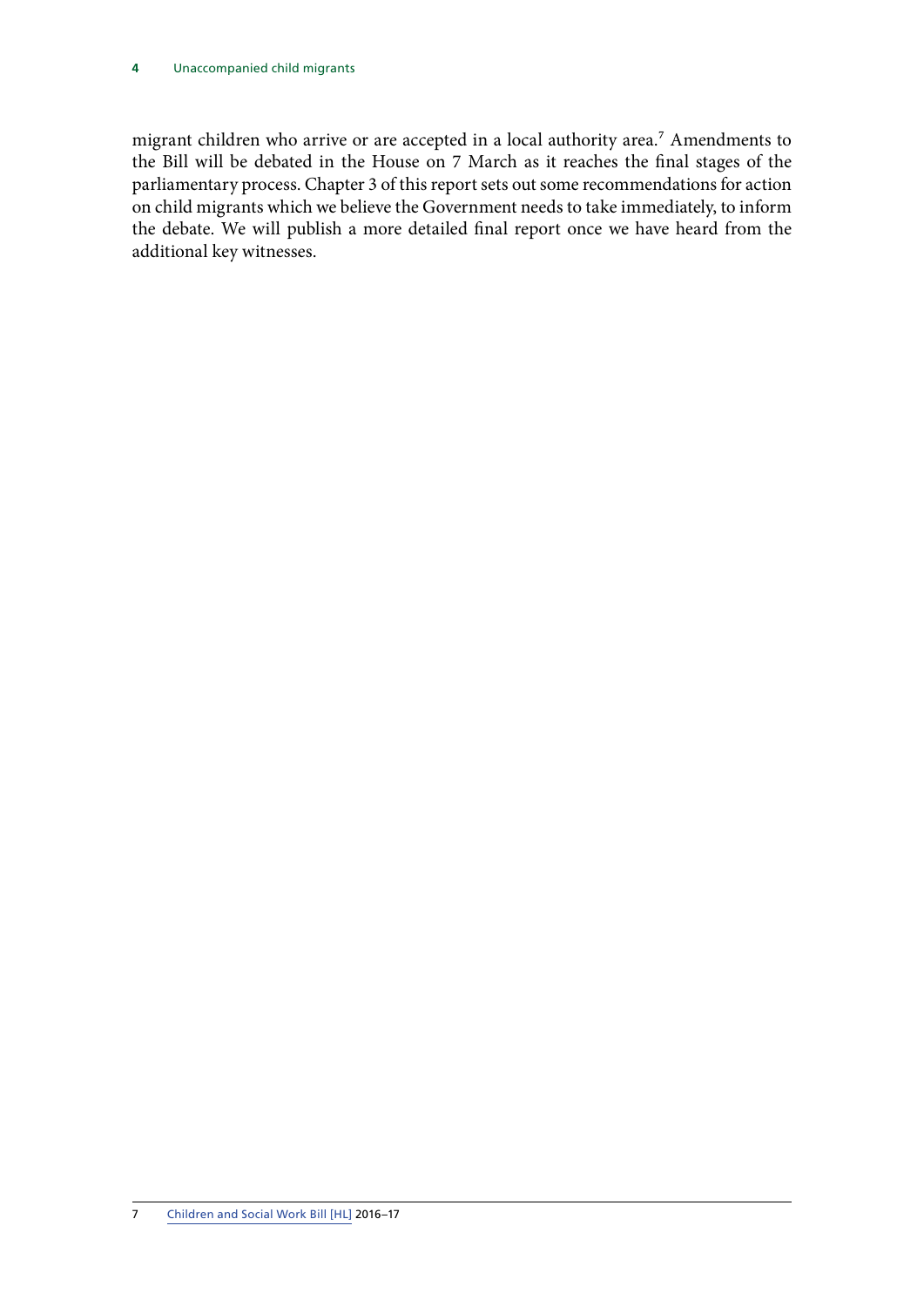# <span id="page-6-0"></span>**2** Children coming to the UK under the Dubs and Dublin processes

6. During the passage of the Immigration Bill (now the Immigration Act 2016), an amendment was tabled by Lord Dubs with the objective of requiring the Government to commit to providing further assistance to unaccompanied children in the Calais camps and in migrant arrival points in European countries, particularly in Greece and Italy. The Dubs amendment as initially tabled called for the Government to "make arrangements to relocate to the United Kingdom and support 3,000 unaccompanied refugee children from other countries in Europe".<sup>8</sup> The House of Commons rejected this amendment; it was then retabled and accepted by the Government in the following terms:

> The Secretary of State must, as soon as possible after the passing of this Act, make arrangements to relocate to the United Kingdom and support a specified number of unaccompanied refugee children from other countries in Europe.<sup>9</sup>

7. In announcing that it had accepted this approach, the Government made clear that children registered in Greece, Italy or France before 20 March 2016—the date of the EU– Turkey agreement on migrants—would be eligible for resettlement under the initiative. The Government stated that it was "not putting a fixed number on arrivals, but will instead work with local authorities across the UK to determine how many children will be resettled".10

## **Government announcement on the number of children to be accepted under the Dubs scheme**

8. The Home Office issued a Written Statement on 8 February 2017 which provided an update on the number of unaccompanied child migrants to be received in the UK under the Dubs amendment. The Statement set out that, in accordance with Section 67 of the Immigration Act, the Government would transfer "the specified number of 350 children pursuant to that section, who reasonably meet the intention and spirit behind the provision". This effectively placed a limit of 350 on the total number of children to be accepted under the Dubs process. The 350 figure included over 200 children already transferred from France during 2016, meaning that only 150 further places remain available. The Home Office indicated that it would announce "in due course" the basis on which the remaining children up to the specified 350 would be transferred.<sup>11</sup>

### *Concerns about legal schemes acting as a "pull" factor for child migrants*

9. When the Government announced the Dubs arrangements for receiving unaccompanied children, it stated that the process would apply only to children who were in the EU before the date on which the EU–Turkey agreement on migrants was signed

<sup>8</sup> HL Deb 21 March 2016 col 2091. See also [Full Fact](https://fullfact.org/immigration/dubs-amendment-3000-refugee-children/), Dubs Amendment: 3,000 children? 10 February 2017

<sup>9</sup> [Immigration Act 2016,](http://www.legislation.gov.uk/ukpga/2016/19/section/67/enacted) Section 67

<sup>10</sup> 10 Downing Street press release, [4 May 2016](https://www.gov.uk/government/news/unaccompanied-asylum-seeking-children-to-be-resettled-from-europe), "Unaccompanied asylum-seeking children to be resettled from Europe"

<sup>11</sup> HC Deb [8 February 2017,](http://www.parliament.uk/business/publications/written-questions-answers-statements/written-statement/Commons/2017-02-08/HCWS467/) HCWS467. The content of the Statement was the subject of an Urgent Question on the following day, tabled by the Home Affairs Committee Chair—see HC Deb [9 February 2017](https://hansard.parliament.uk/commons/2017-02-09/debates/441DB6F3-2F20-4A12-A13C-9CB86838707E/UnaccompaniedChildRefugees), cols 637–652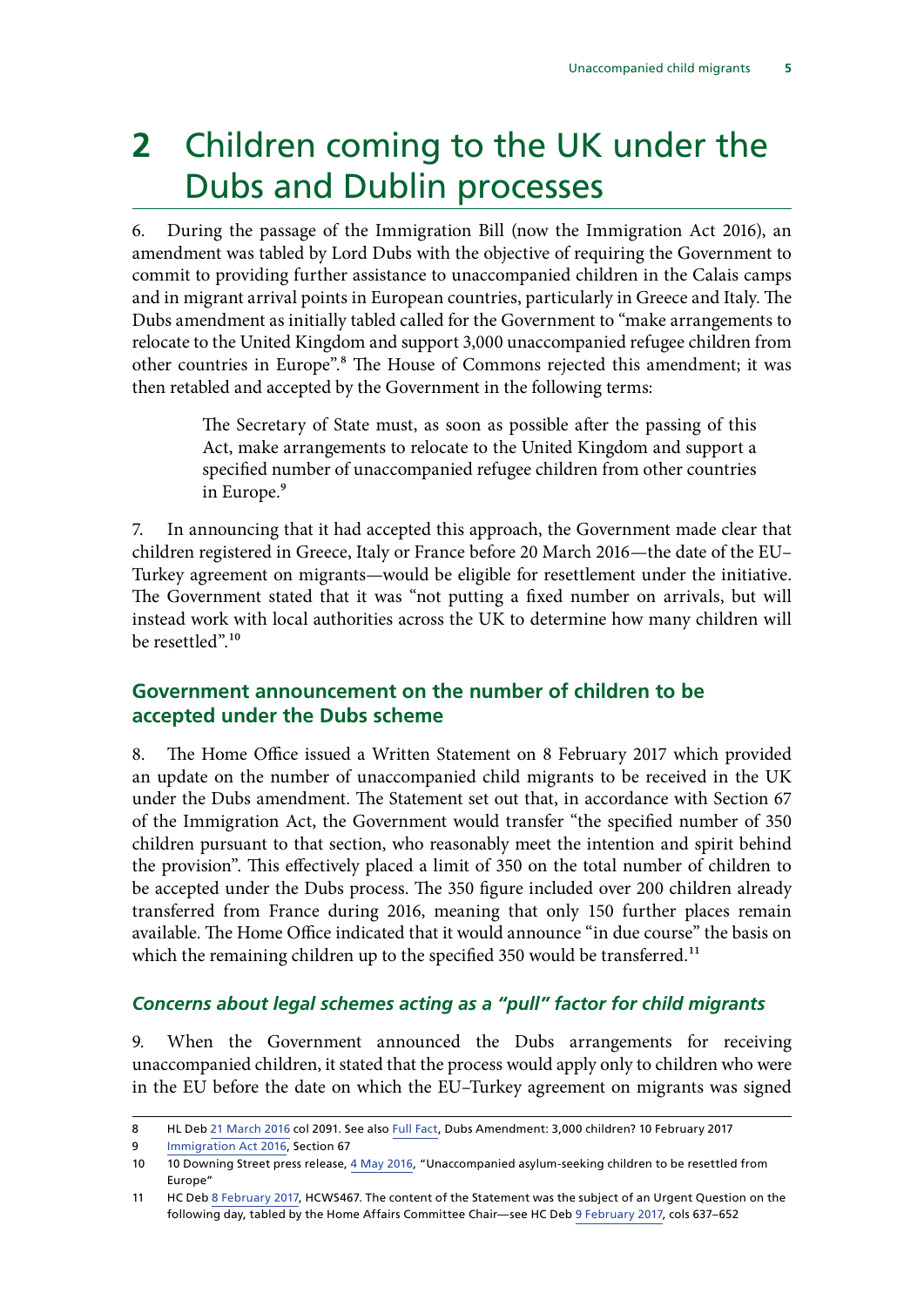<span id="page-7-0"></span>(20 March 2016) because this retrospective aspect of the scheme would "avoid creating a perverse incentive for families to entrust their children to people traffickers".<sup>12</sup> In responding to an Urgent Question on 9 February, the Home Secretary reiterated this view more than once. She said that continuing to accept children under the Dubs amendment "indefinitely" acted as "a pull" which "encourages the people traffickers"; and that "if we continue to take numbers of children from European countries, particularly France, that will act as a magnet for the traffickers."<sup>13</sup>

10. In contrast, witnesses from organisations working with child migrants told us that legal schemes such as Dubs have the opposite effect, in that safe and legal migration routes disrupt the activities of people traffickers; and they emphasised that children were more likely to turn to traffickers if they believe that their legal options, such as the Dubs scheme, have been exhausted. Lily Caprani of UNICEF told us "where there is not a safe and legal route to make them safe, [children are] going missing and sometimes falling into the hands of traffickers, smugglers or others who would exploit them". George Gabriel of Safe Passage agreed that "there can be no doubt that closing a safe and legal route results in further pressures on them [children] to enter trafficking and smuggling networks".<sup>14</sup>

11. In his statement published on 22 February, the Anti-Slavery Commissioner said:

One important method of protection is providing refuge for children in the UK through safe migration routes [ … ] Section 67 of the Immigration Act 2016 opened up an important safe and legal route to refuge in the UK for unaccompanied refugee children without family in the UK, providing it was in their best interests. I have been informed of a number of cases whereby through this route children who had been exploited en-route to Europe are now living safely in this country.

Mr Hyland also asked the Government to clarify its view that Section 67 of the Immigration Act was discouraging children from staying in safe centres in France.<sup>15</sup>

### *Capacity of local authorities to accept unaccompanied migrant children*

12. The Government's Written Statement said that it had fulfilled the legislative requirement of consulting local authorities on their capacity to care for and support unaccompanied asylum-seeking children before deciding on the 350 number. It stated that local authorities had indicated that they had capacity for a total of about 400 unaccompanied asylum-seeking children until the end of the current financial year. However, it was noted that "at least 50" places were being reserved for children arriving under family reunion arrangements which then proved to be unsuccessful, bringing the total for Dubs process children down to 350.<sup>16</sup>

<sup>12</sup> 10 Downing Street press release, [4 May 2016](https://www.gov.uk/government/news/unaccompanied-asylum-seeking-children-to-be-resettled-from-europe), "Unaccompanied asylum-seeking children to be resettled from Europe"

<sup>13</sup> HC Deb [9 February 2017,](https://hansard.parliament.uk/commons/2017-02-09/debates/441DB6F3-2F20-4A12-A13C-9CB86838707E/UnaccompaniedChildRefugees) cols 639 and 645

<sup>14</sup> Oral evidence taken on [22 February 2017,](http://data.parliament.uk/writtenevidence/committeeevidence.svc/evidencedocument/home-affairs-committee/child-migrants/oral/47517.pdf) Qs 1 and 6., See also Qs 5–9; and 58–59

<sup>15</sup> Independent Anti-Slavery Commissioner, [Statement](http://www.antislaverycommissioner.co.uk/media/1127/iasc-statement-on-protecting-unaccompanied-child-refugees-against-modern-slavery.pdf) on protecting unaccompanied child refugees against modern slavery and other forms of exploitation, 22 February 2017

<sup>16</sup> HC Deb [8 February 2017,](http://www.parliament.uk/business/publications/written-questions-answers-statements/written-statement/Commons/2017-02-08/HCWS467/) HCWS467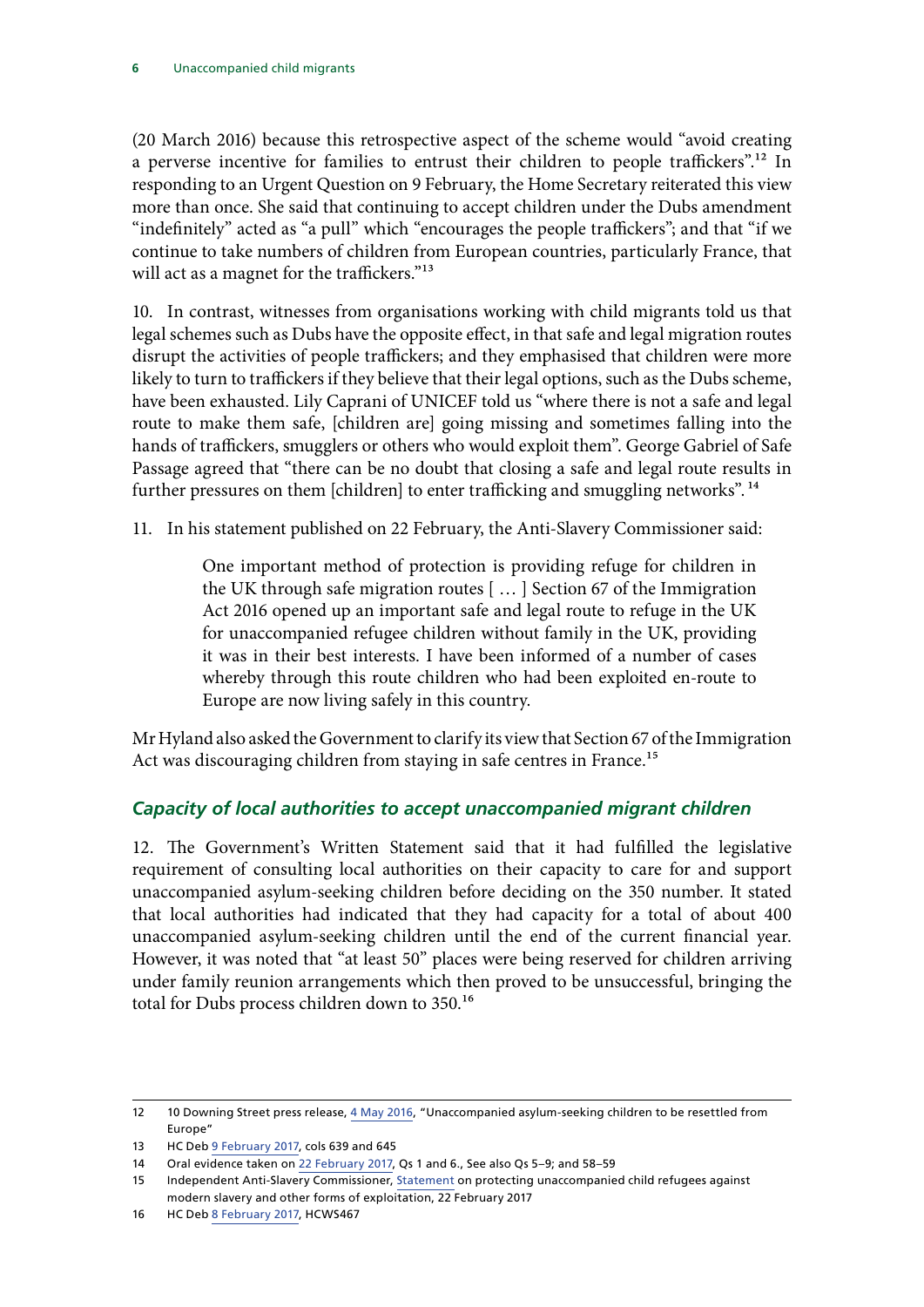<span id="page-8-0"></span>13. The oral evidence we heard from the Local Government Association and from the Leader of the London Borough of Hammersmith and Fulham, Cllr Stephen Cowan, cast some doubt on how thorough the consultation undertaken by the Home Office to establish the capacity of local authorities to take more migrant children had been. It was suggested that up to a further 4,000 places might be made available by local authorities if additional central funding could be provided. Councillor Cowan told us: "if I talk to council leaders across London, there is certainly extra capacity. The Lewisham example stands for itself: over 20 places sitting available that have not been picked up". The Children's Commissioner for Scotland also indicated that further provision could be made available in Scotland.<sup>17</sup>

14. Baroness Williams of Trafford, Minister of State in the Home Office, has said that she would "encourage more local authorities that think that they might have places to come forward".18 The Anti-Slavery Commissioner also emphasised that: "The capacity of local authorities being able to fully support and protect these unaccompanied children is crucially important [ … ] It has been suggested that there may in fact be greater local authority capacity [ … ] I would welcome greater transparency on this crucial issue of capacity".19

### **The Dublin system**

15. Unaccompanied children also come to the UK under the terms of an EU convention, known as the Dublin Regulation, which determines which EU country takes responsibility for processing asylum claims.<sup>20</sup> Generally the first country an asylum-seeker enters is responsible for processing a claim, but there are exceptions where they have relatives living in another EU country. The Dublin Regulation specifies that the state in which a child lodges an asylum claim should try to identify family members (parents or legal guardian), or siblings and other relatives who are legally present in other signatory states and, subject to it being in the child's best interests, should transfer responsibility for the child's asylum claim to the state responsible for the asylum claim of those family members.<sup>21</sup>

16. The Government has indicated that the majority of the 750 unaccompanied children who came to the UK from the Calais camps in 2016 were transferred under an accelerated process based on the family reunion criteria of the Dublin Regulation. The Government describes this as "a one-off process, based on the principles of the Dublin framework but operated outside of it [ … ] in response to the unique circumstances of the Calais camp clearance".<sup>22</sup> The Home Office made clear on 20 February that "the Calais operation"—the one-off process under the Dublin principles—"has now concluded". The Home Office also stated, though, that it had agreed with the French authorities "that we will review any new information from children formerly resident in the Calais camp to assess whether it would change our determination of their eligibility under the Dublin regulation, to encourage an

<sup>17</sup> Oral evidence taken on [22 February 2017,](http://data.parliament.uk/writtenevidence/committeeevidence.svc/evidencedocument/home-affairs-committee/child-migrants/oral/47517.pdf) Qs 66; 69–73; 76; and 82–83

<sup>18</sup> HL Deb 9 February 2017, col 1859

<sup>19</sup> Independent Anti-Slavery Commissioner, [Statement](http://www.antislaverycommissioner.co.uk/media/1127/iasc-statement-on-protecting-unaccompanied-child-refugees-against-modern-slavery.pdf) on protecting unaccompanied child refugees against modern slavery and other forms of exploitation, 22 February 2017

<sup>20</sup> The Convention is named after the city in which it was first agreed in 1990. It is also referred to as Dublin III as the version currently in force is the third iteration. See [Regulation \(EU\) No 604/2013\)](http://eur-lex.europa.eu/legal-content/EN/TXT/PDF/?uri=CELEX:32013R0604&from=EN).

<sup>21</sup> Refugee Council Policy Briefing, [November 2015,](https://www.refugeecouncil.org.uk/assets/0003/6143/Nov15_Dublin_III.pdf) Dublin regulation and family unity

<sup>22</sup> Written Statement on Immigration, HC Deb [8 February 2017,](http://www.parliament.uk/business/publications/written-questions-answers-statements/written-statement/Commons/2017-02-08/HCWS467/) HCWS467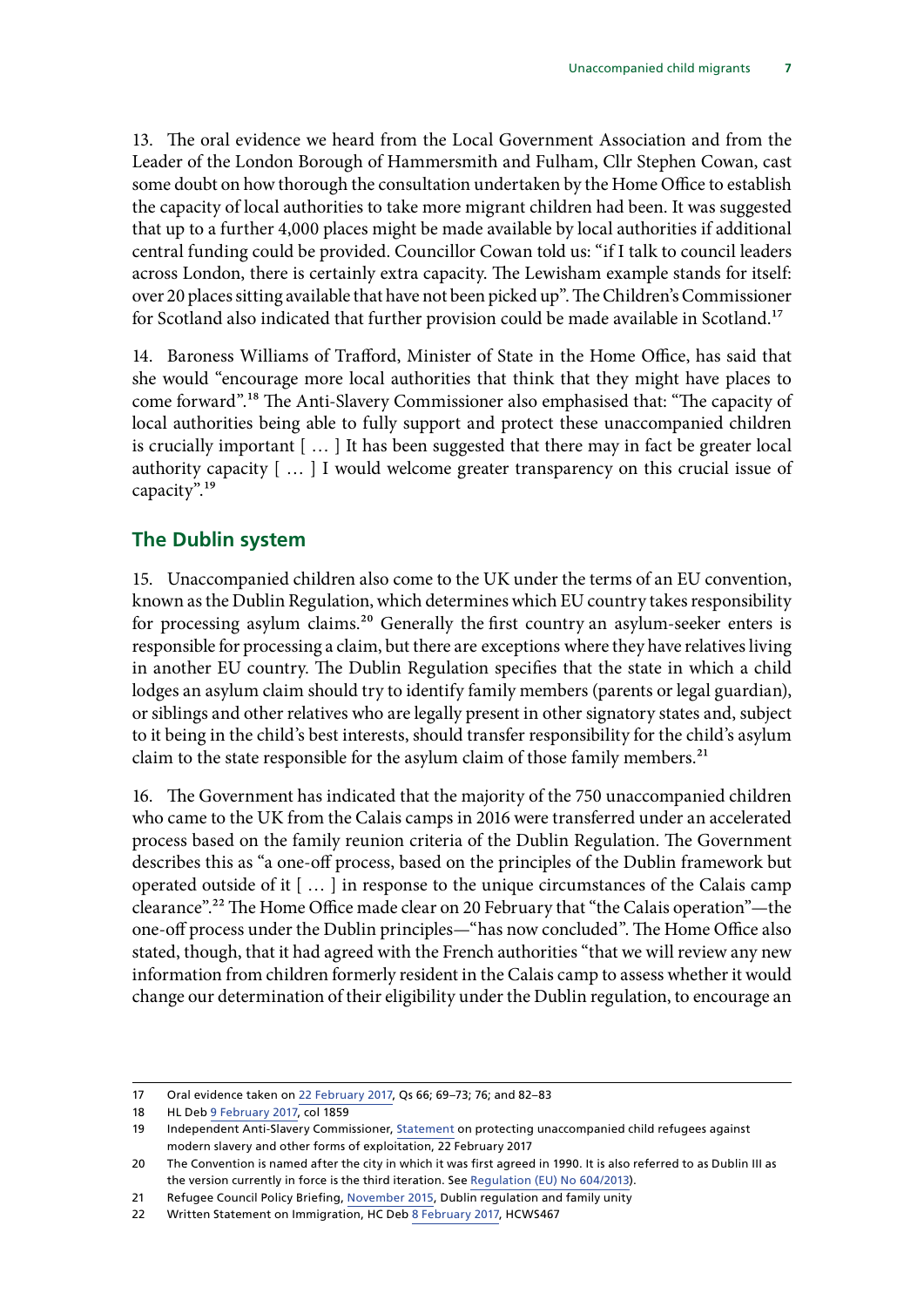#### **8** Unaccompanied child migrants

application".23 However, the Anti-Slavery Commissioner has commented that the Dublin processes "are not working for children. They are not waiting. Frustration and lack of confidence in the process is a key contributor to increased vulnerability to risk-taking behaviour which leads to greater vulnerability to modern slavery".<sup>24</sup>

23 The Guardian, [19 February 2017,](https://www.theguardian.com/uk-news/2017/feb/19/home-office-agrees-to-review-asylum-claims-of-child-refugees-in-france) "Home Office agrees to review asylum claims of child refugees in France"

<sup>24</sup> Independent Anti-Slavery Commissioner, [Statement](http://www.antislaverycommissioner.co.uk/media/1127/iasc-statement-on-protecting-unaccompanied-child-refugees-against-modern-slavery.pdf) on protecting unaccompanied child refugees against modern slavery and other forms of exploitation, 22 February 2017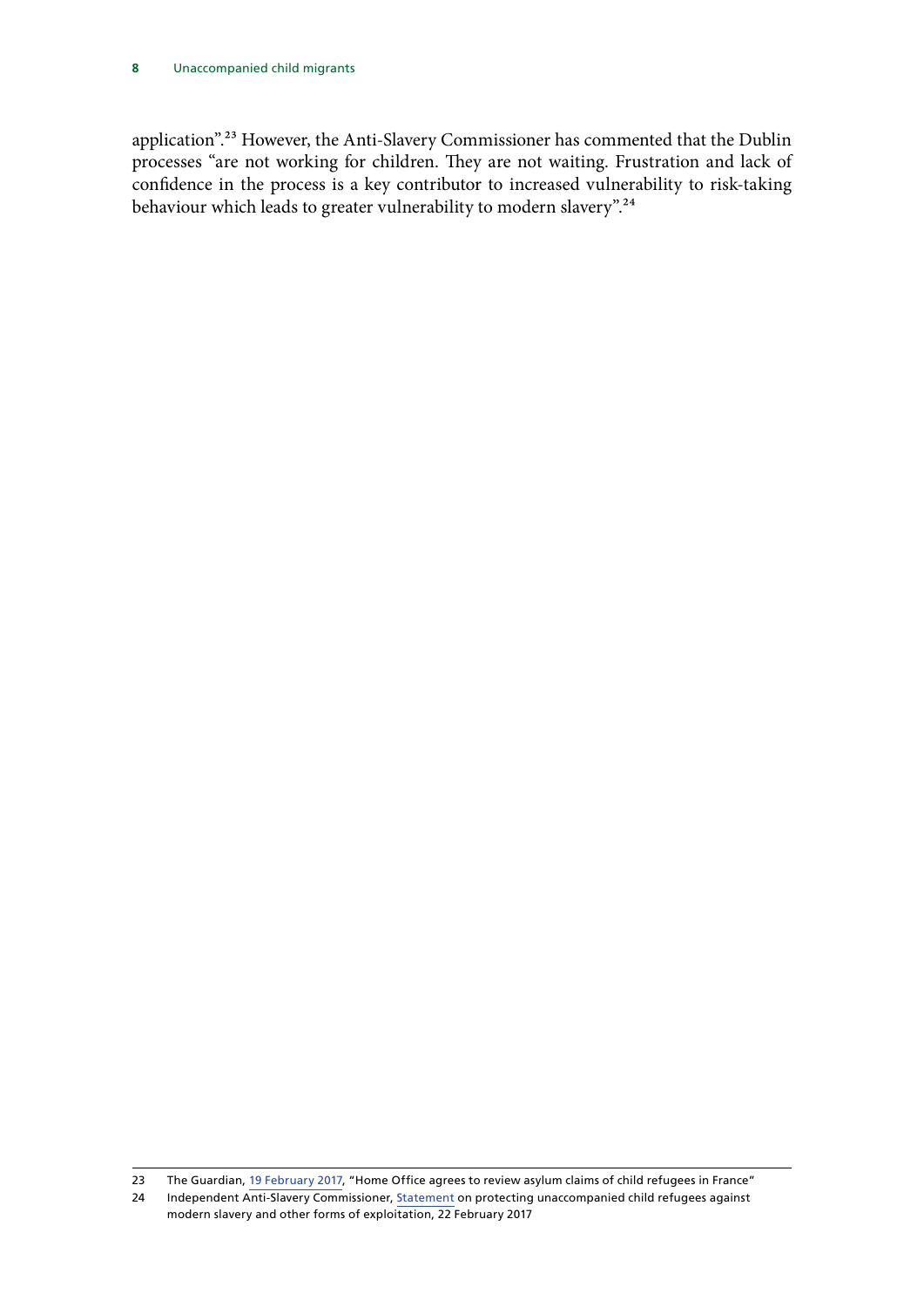# <span id="page-10-0"></span>**3** Recommendations

17. As we have indicated, we will continue to examine the vital issue of the UK's support for unaccompanied child migrants, including by taking further evidence, and by looking further at the operation of the Dublin process, as well as the Dubs scheme. However, there are two steps which we call on the Government to take now, as a matter of urgency.

18. **We recommend that, before implementing any changes to the Dubs scheme, the Government respond urgently to the statement published by the Independent Anti-Slavery Commissioner on 22 February, and consult him on his assessment of the likely impact of any such changes on the scale of trafficking of unaccompanied children.**

19. **We further recommend that, before implementing any changes to the Dubs scheme, the Government publish up-to-date information on the offers made by local authorities to take unaccompanied asylum-seeking children under Section 67 of the Immigration Act 2016; and that it clarify their capacity to take further unaccompanied asylum-seeking children under this provision in the 2017–18 financial year. This process should take account of the variations in total costs of accepting asylum-seeking children in different parts of the country.**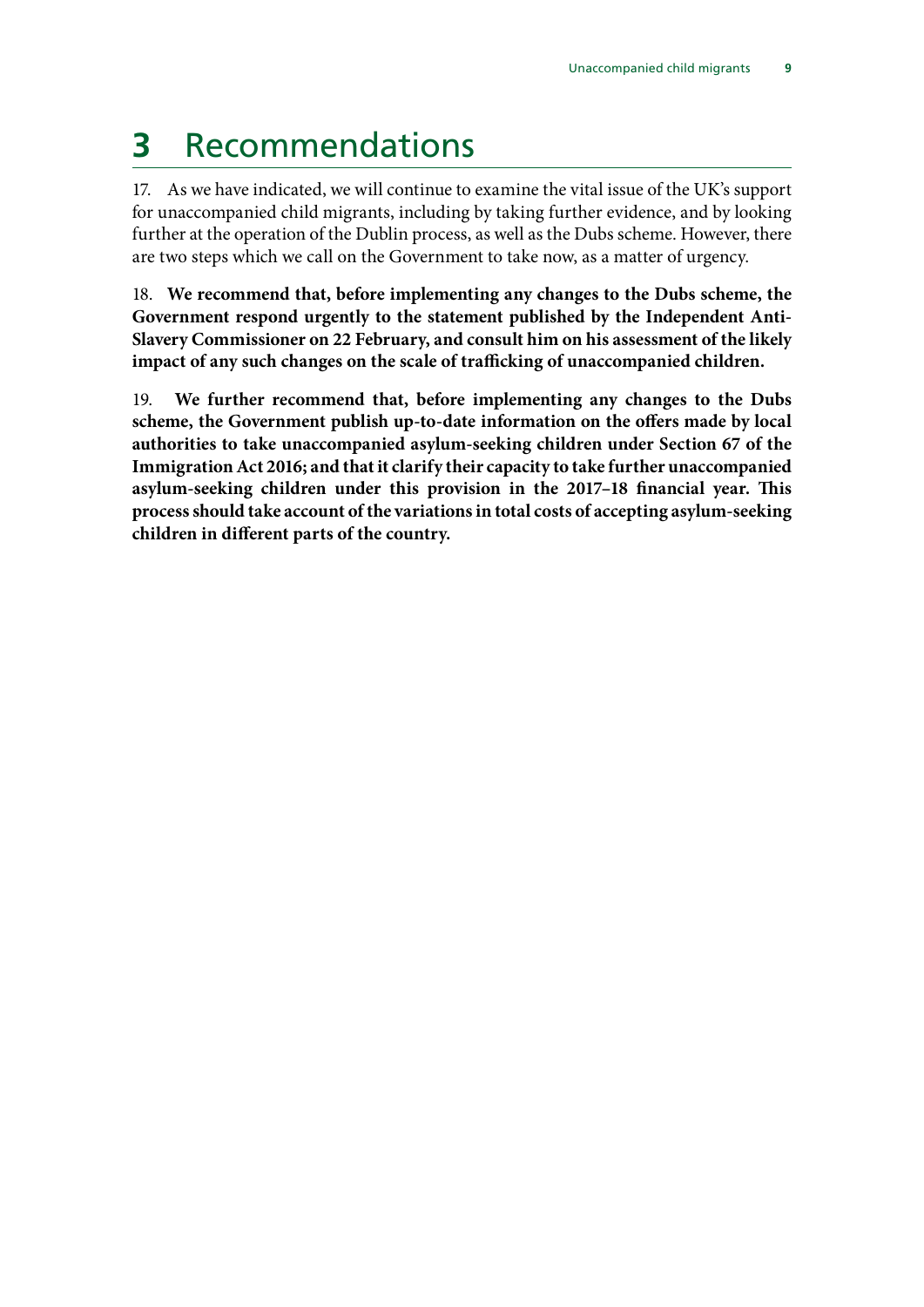# <span id="page-11-0"></span>Formal Minutes

### **Thursday 2 March 2017**

### AFTERNOON SITTING

The Committee met in Renfrew Town Hall

Members present:

Yvette Cooper, in the Chair

| David Burrowes       | Stuart C McDonald |
|----------------------|-------------------|
| Mr Ranil Jayawardena | Naz Shah          |

Draft Report (*Unaccompanied child migrants*), proposed by the Chair, brought up and read.

*Ordered*, That the draft Report be read a second time, paragraph by paragraph.

Paragraphs 1 to 19 read and agreed to.

*Resolved*, That the Report be the Thirteenth Report of the Committee to the House.

*Ordered*, That the Chair make the Report to the House.

*Ordered*, That embargoed copies of the Report be made available, in accordance with the provisions of Standing Order No. 134.

[Adjourned till Tuesday 7 March at 2.00 pm.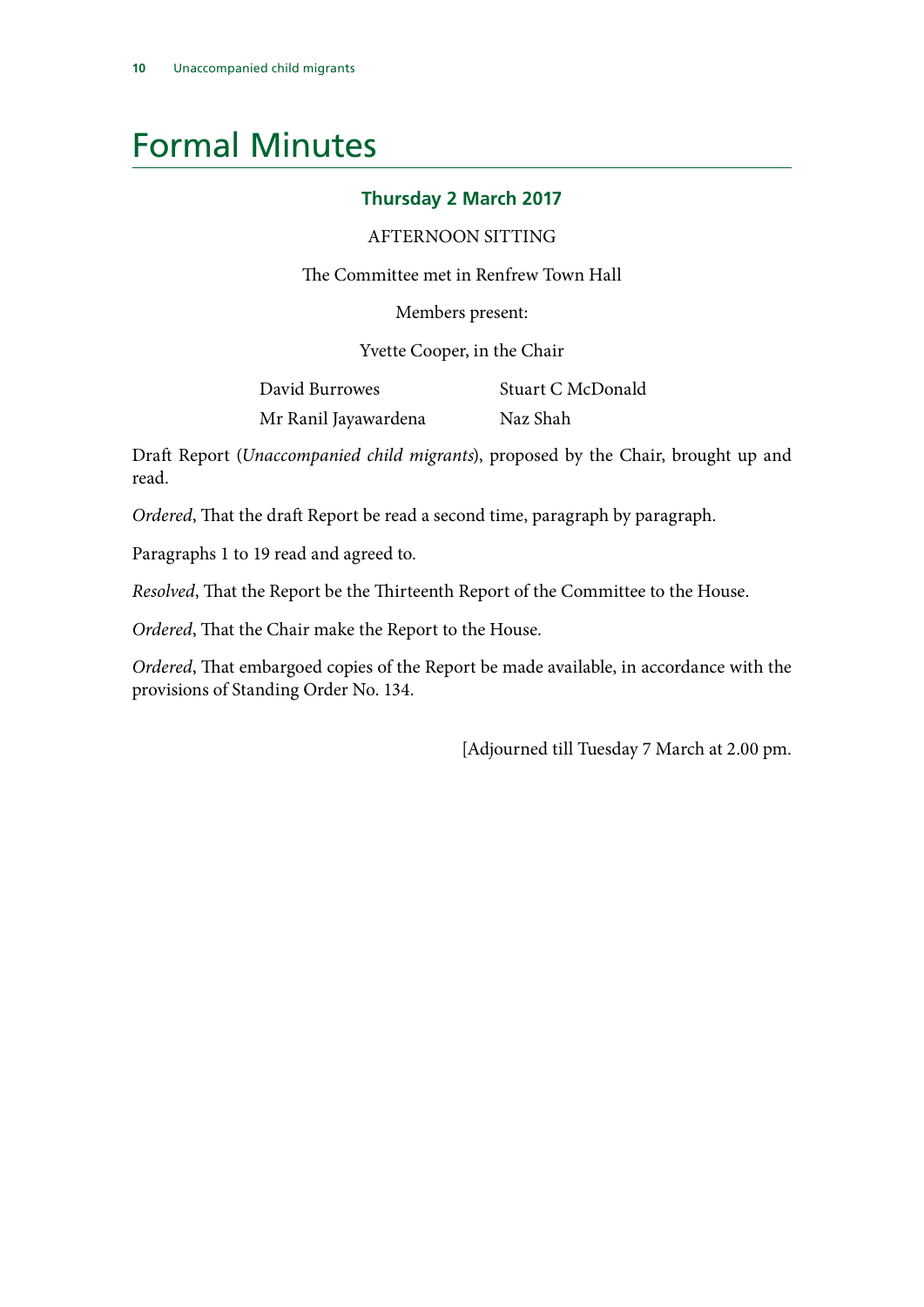## <span id="page-12-0"></span>Witnesses

The following witnesses gave evidence. Transcripts can be viewed on the [inquiry publications](http://www.parliament.uk/business/committees/committees-a-z/commons-select/home-affairs-committee/inquiries/parliament-2015/inquiry15/publications/) [page](http://www.parliament.uk/business/committees/committees-a-z/commons-select/home-affairs-committee/inquiries/parliament-2015/inquiry15/publications/) of the Committee's website.

#### **Wednesday 22 February 2017** *Question number*

**Lily Caprani**, Deputy Executive Director, UNICEF, **George Gabriel**, Project Lead, Safe Passage UK, **Martha Mackenzie**, Deputy Head of Government Relations, Save the Children, and **Melanie Ward**, Associate Director, Policy and Advocacy, International Rescue Committee [Q1–59](http://data.parliament.uk/writtenevidence/committeeevidence.svc/evidencedocument/home-affairs-committee/child-migrants/oral/47517.html)

**Tam Baillie**, Children and Young Person's Commissioner for Scotland, **Councillor Stephen Cowan**, Leader of the Council, London Borough of Hammersmith and Fulham, **Richard Crellin**, Policy Manager, Poverty and Inequality, The Children's Society, and **Councillor David Simmonds CBE**, Chairman of the Asylum, Refugee and Migration Task Force, Local Government Association and the contract of the Covernment Association and the Covernment Association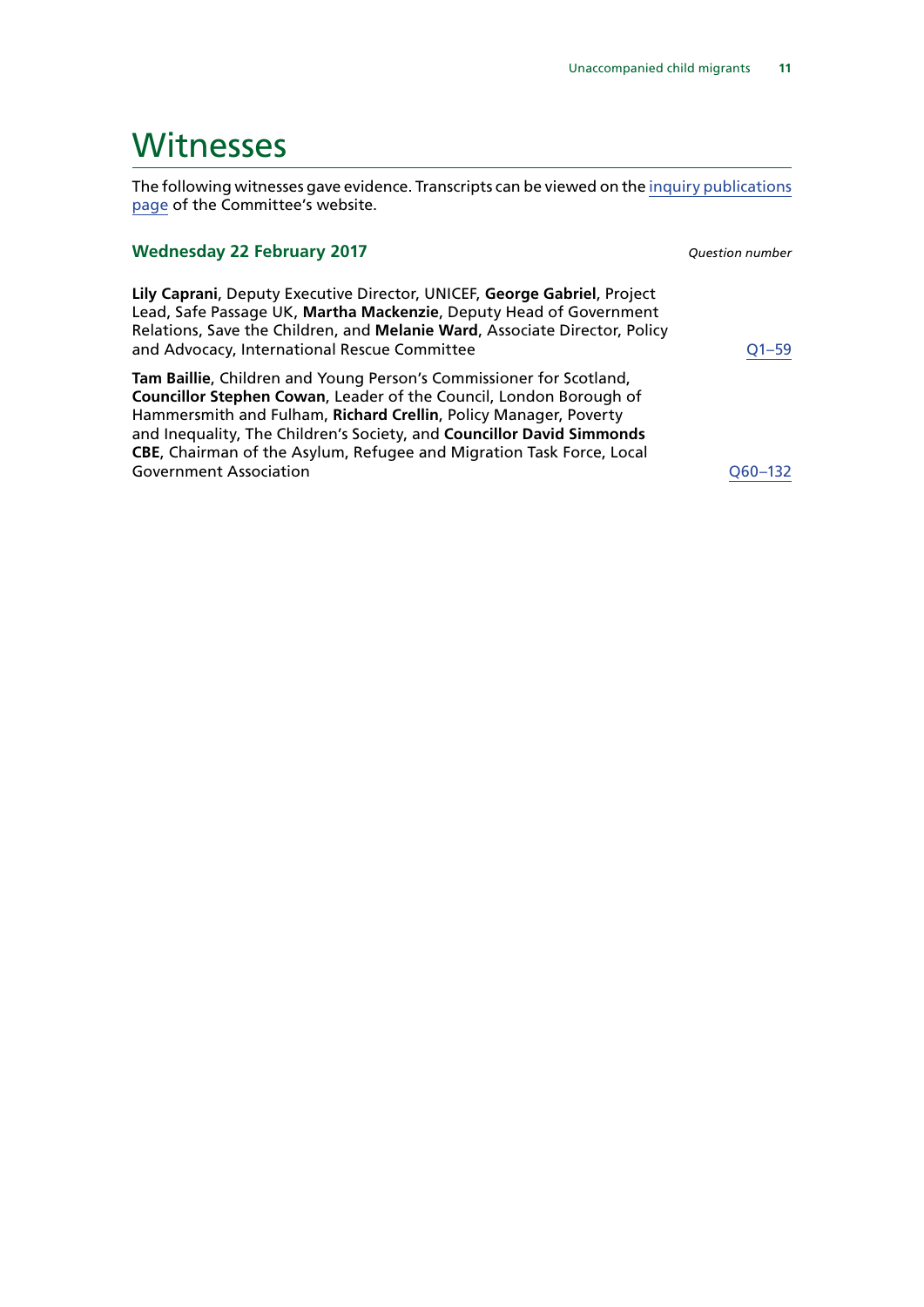# <span id="page-13-0"></span>List of Reports from the Committee during the current Parliament

All publications from the Committee are available on the [publications page](http://www.parliament.uk/business/committees/committees-a-z/commons-select/home-affairs-committee/publications/) of the Committee's website.

The reference number of the Government's response to each Report is printed in brackets after the HC printing number.

### **Session 2015–16**

| <b>First Report</b>          | Psychoactive substances                                                                                                             | <b>HC 361</b><br>(HC 755) |
|------------------------------|-------------------------------------------------------------------------------------------------------------------------------------|---------------------------|
| Second Report                | The work of the Immigration Directorates (Q2 2015)                                                                                  | <b>HC 512</b><br>(HC 693) |
| <b>Third Report</b>          | Police investigations and the role of the Crown<br><b>Prosecution Service</b>                                                       | <b>HC 534</b>             |
| Fourth Report                | Reform of the Police Funding Formula                                                                                                | <b>HC 476</b>             |
| <b>Fifth Report</b>          | Immigration: skill shortages                                                                                                        | <b>HC 429</b><br>(HC 857) |
| Sixth Report                 | The work of the Immigration Directorates (Q3 2015)                                                                                  | <b>HC 772</b><br>(HC 213) |
| Seventh Report               | Police and Crime Commissioners: here to stay                                                                                        | <b>HC 844</b><br>(HC 822) |
| <b>First Special Report</b>  | The work of the Immigration Directorates:<br>Calais: Government Response to the Committee's<br>Eighteenth Report of Session 2014-15 | <b>HC380</b>              |
| <b>Second Special Report</b> | Out-of-court Disposals: Government Response to the<br>Committee's Fourteenth Report of Session 2014-15                              | <b>HC 379</b>             |
| <b>Third Special Report</b>  | The work of the Immigration Directorates (Q2 2015):<br>Government Response to the Committee's Second<br>Report of Session 2015-16   | HC 693                    |
| <b>Fourth Special Report</b> | Psychoactive substances: Government Response to<br>the Committee's First Report of Session 2015-16                                  | <b>HC 755</b>             |
| <b>Fifth Special Report</b>  | Immigration: skill shortages: Government Response<br>to the Committee's Fifth Report of Session 2015-16                             | <b>HC 857</b>             |

### **Session 2016–17**

| <b>First Report</b> | Police diversity                                   | <b>HC 27</b><br>(HC 612) |
|---------------------|----------------------------------------------------|--------------------------|
| Second Report       | The work of the Immigration Directorates (Q4 2015) | <b>HC 22</b><br>(HC 675) |
| Third Report        | <b>Prostitution</b>                                | <b>HC 26</b>             |
| Fourth Report       | College of Policing: three years on                | <b>HC 23</b><br>(HC 678) |